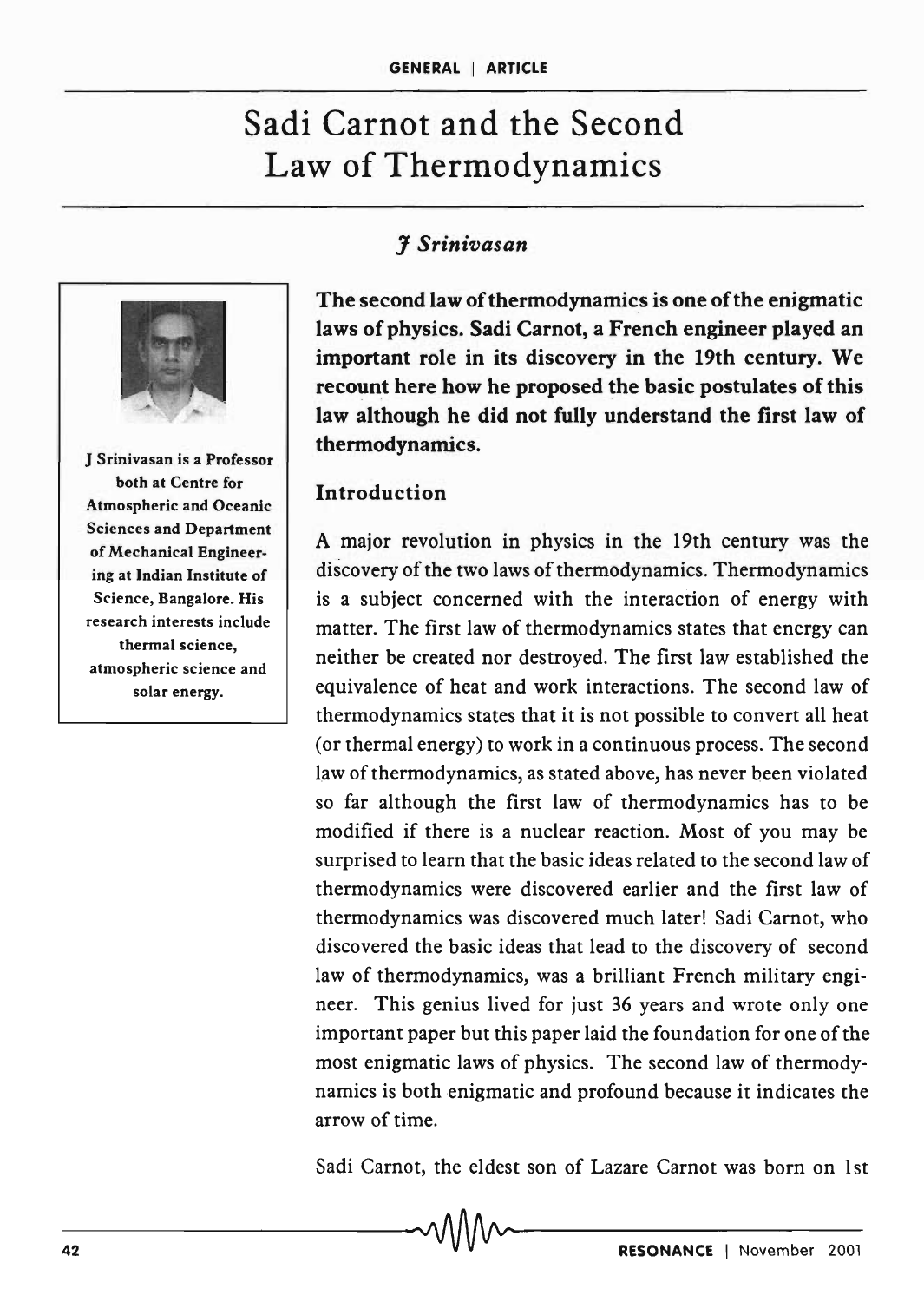June 1796 in Paris. Lazare Carnot named his son Sadi after the famous Persian poet and philosopher Sadi of Shiraz. Sadi Carnot grew up during a time when French politics and science were going through tumultuous times. Sadi Carnot's father was a famous general and was a minister of war under Napoleon Bonaparte. Lazare Carnot was known for his work in engineering mechanics. In 1807, he withdrew from politics and concentrated on teaching mathematics, science, languages and music to his son. Sadi Carnot went to Ecole Poly technique at the age of 16. He studied under eminent faculty such as Gay-Lussac, Poisson and Ampere. His contemporaries were eminent scientists such as Navier and Coriolis. After spending some years in the army, he concentrated his efforts on study and research.

Sadi Carnot was fascinated by the steam engine because it had a profound impact on the industrial revolution in Figure 1. England. He wanted to popularize the use of steam engines in France. In 1824, he wrote a monograph entitled 'Reflections on the motive power of fire and on machines fitted to develop that power'. This monograph was concerned with the theoretical as well practical issues related to the conversion of thermal energy to mechanical energy. This monograph begins with the following statement:

*"Everyone knows that heat can produce motion. That it possesses vast motive power no one can doubt, in these days when the'steam engine* is *everywhere so well known. The study of these engines* is *of great interest, their importance enormous, their use is continually increasing, and they seem destined to produce a great revolution in the civilized world".* 

#### Caloric Theory

In 1824, the law of conservation of energy (i.e., the first law of thermodynamics) was not known. Most scientists assumed that heat can neither be created nor destroyed. Heat was considered

**RÉFLEXIONS** ETP LA

# PUISSANCE MOTRICE

I)lTl~T<"P .-f:

#### SUR LES MACHINES

FROFRES A DÉVELOPPER GATE PLISSANCE.

PLA S CABNOT. indity like at those range than

A PARIS. CHEZ BACHELILR, LIBRAINE. QUALISES AUCCESSION, NULLE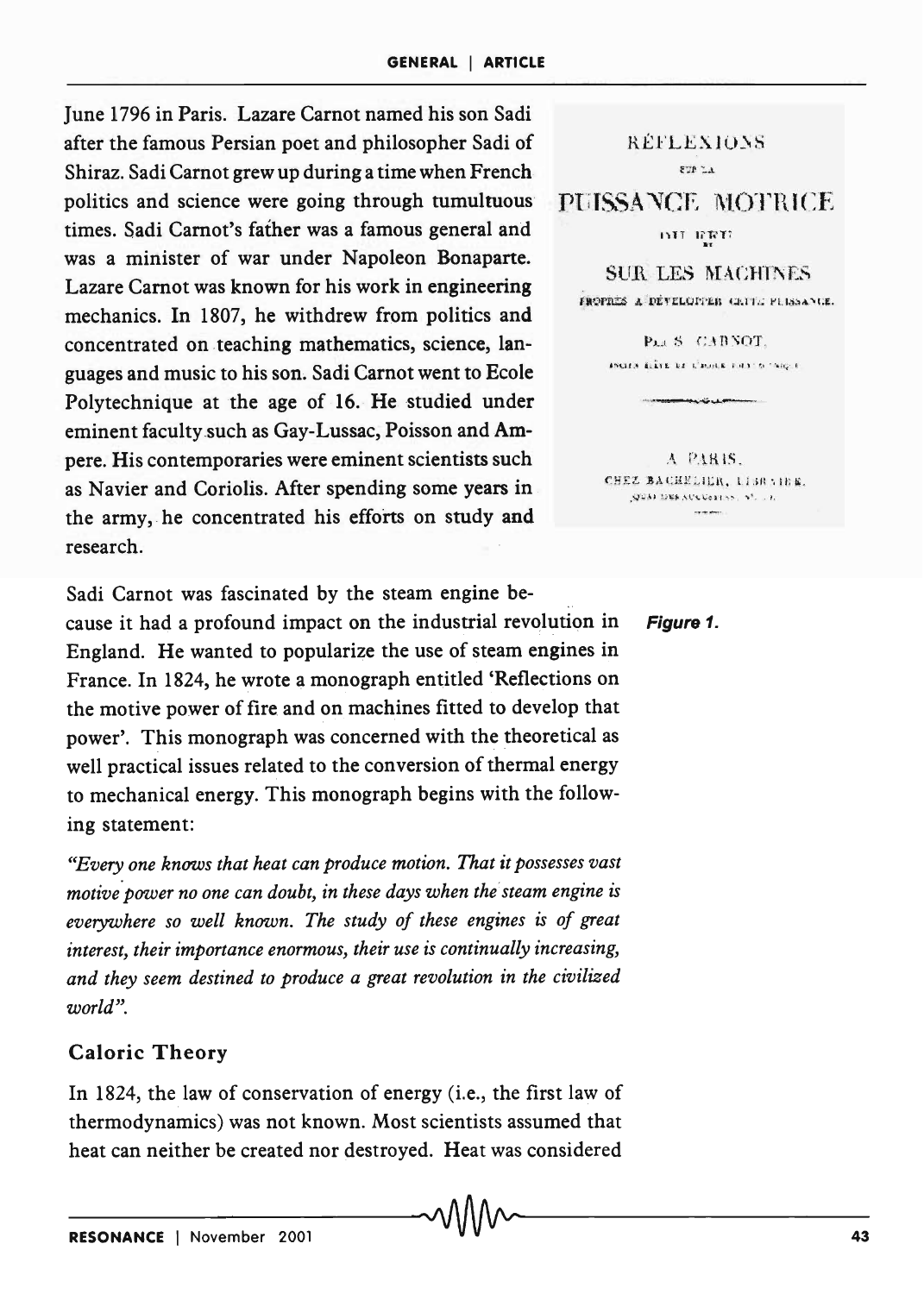To overthrow the caloric theory that was accepted by most physicists and chemists at that time required a good experiment that would quantify the relationship between mechanical energy and heat.

to be an invisible fluid without mass that moved from one body to another when heat was transferred. This fluid was called 'caloric' by the famous French chemist Lavoisier. The caloric theory of heat reigned supreme for hundreds of years. It was assumed that caloric was neither created nor destroyed. Hence the amount of caloric in the universe was finite. The major limitation of the caloric theory was the assumption that mechanical energy cannot be converted to heat. In 1798, Count Rumford had demonstrated categorically that mechanical energy was converted to heat during the boring of a cannon. His experiments did not convince the believers in the caloric theory because he was not able to quantify the relationship between mechanical and thermal energy. Later, Robert Mayer, a medical doctor, proposed that thermal and mechanical energy were different forms of the same energy but his ideas were not accepted. Robert Mayer had obtained a rough estimate of the relationship between work (measured as force times distance) and heat measured in calories. This remarkable result was not understood for a long time because Mayer, being a doctor, adopted a line of reasoning that was alien to the physicists and chemists of those times. To overthrow the caloric theory that was accepted by most physicists and chemists at that time required a good experiment that would quantify the relationship between mechanical energy and heat. James Prescott Joule and Lord Kelvin (formerly William Thompson) performed a series of elegant experiments between 1850 and 1860 to obtain a quantitative relationship between mechanical and thermal energy. This led to the demise of the caloric theory by the Close of the 19th century.

# **Second Law**

Sadi Carnot had, however, formulated the basic ideas relevant to the second law of thermodynamics at a time when the caloric theory of heat was reigning supreme. Sadi Carnot somehow managed to formulate the second law of thermodynamics correctly although he did not understand the first law of thermodynamics. He arrived at the basic postulates of the second law of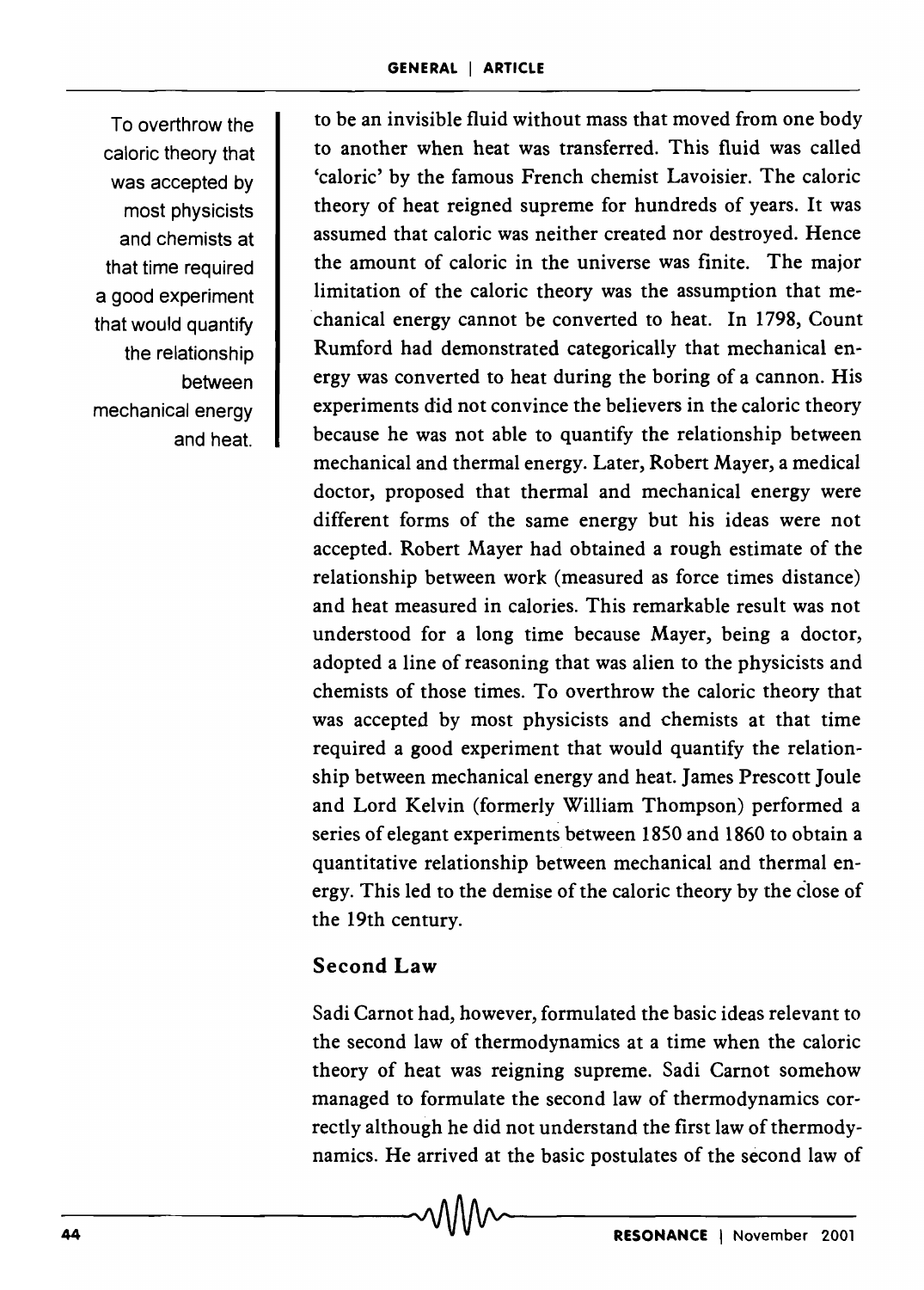thermodynamics through his knowledge of hydraulic turbines. His father, Lazare Carnot was well versed with the design of water wheels to extract kinetic energy from the potential energy of falling water. Sadi Carnot proposed that the simplest heat engine would be one between two thermal reservoirs. A heat engine is a device that works in a cycle and converts thermal heat to work. A water wheel receives water from a hydraulic reservoir at a higher level and discharges water to a hydraulic reservoir at a lower level. Hence it converts a part of the potential energy of the falling water to kinetic energy of the water wheel. In the water wheel the potential energy available in the water can be extracted as kinetic energy without any loss of water. Sadi Carnot argued that, like the water wheel, a heat engine receives heat from a thermal reservoir at a higher temperature and conducts heat to a thermal reservoir at a lower temperature *(Figure* 2). Since he believed in the caloric theory of heat he assumed that heat is not lost in the process.

In his own words, "The production of motive power is then due in of a heat engine according *steam engines not on actual consumption' of the caloric but to its* to Carnot.



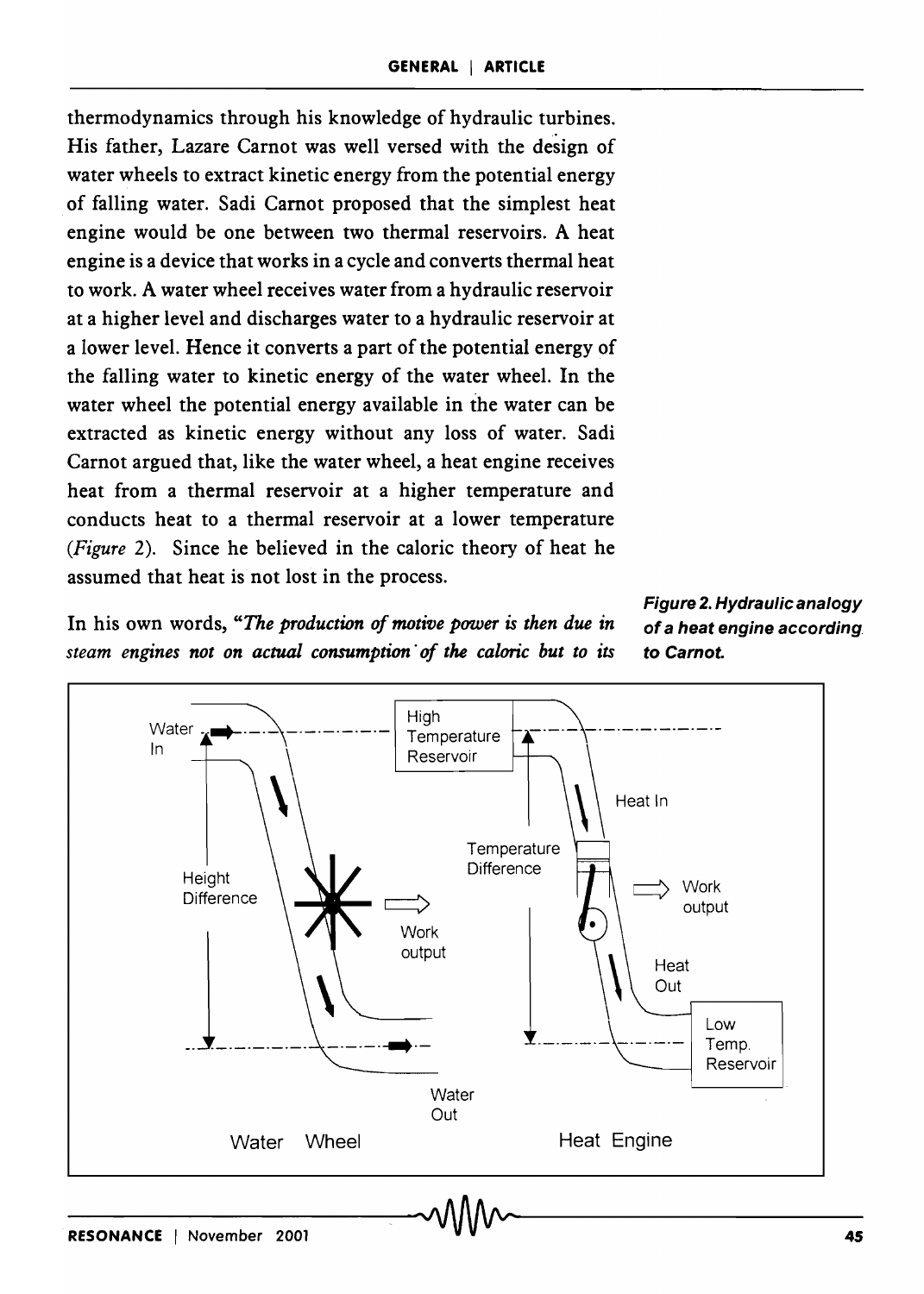Although mechanical energy can be converted to heat easily the reverse is not so easy! Sadi Carnot tried to find out what fraction of heat (or thermal energy) can be converted to mechanical energy in a cyclic process.

transportation from a warm body to a cold body". We now know that this is not true from the first law of thermodynamics. Although Sadi Carnot did not apply the first law correctly, he postulated that a heat engine cannot convert all heat to work in a cyclic process. Carnot, like many geniuses, was able to arrive at the correct postulate for the second law of thermodynamics because he was guided by his intuition. It is truly remarkable that Carnot was able to discover the second law of thermodynamics without understanding the first law of thermodynamics!

Today many students find it much easier to understand the first law of thermodynamics than the second law of thermodynamics. This is not surprising! The law of conservation of mechanical energy is well-known and easy to understand. The first law merely extends this notion to the conservation of mechanical and thermal energy. The great scientists of the 18th and 19th centuries were however wedded to the concept of heat as a material fluid and hence were unable to see the fact that mechanical energy can be easily converted to heat through friction. Although mechanical energy can be converted to heat easily the reverse is not so easy! Sadi Carnot tried to find out what fraction of heat (or thermal energy) can be converted to mechanical energy in a cyclic process. The concept of cyclic processes is central to the various postulates of Sadi Carnot. This is natural since Sadi Carnot's primary concern was with the devices such as steam engines that work in a cycle and convert heat to work. The thermal efficiency of steam engines (i.e., the ratio of work done to heat added) was less than 5% during the 18th century. Hence there was a strong incentive to find ways to increase the efficiency of these steam engines. Sadi Carnot postulated the existence of an ideal heat engine whose efficiency was independent of the working fluid used and dependent upon the temperature of the hot and cold thermal reservoirs. This postulate was truly the creation of an inspired genius. In his own words:

*"The motive power of a waterfall depends on its height and on the quantity of the liquid; the motive power of heat depends also on the quantity of caloric used and on what may be termed the height of its fall,*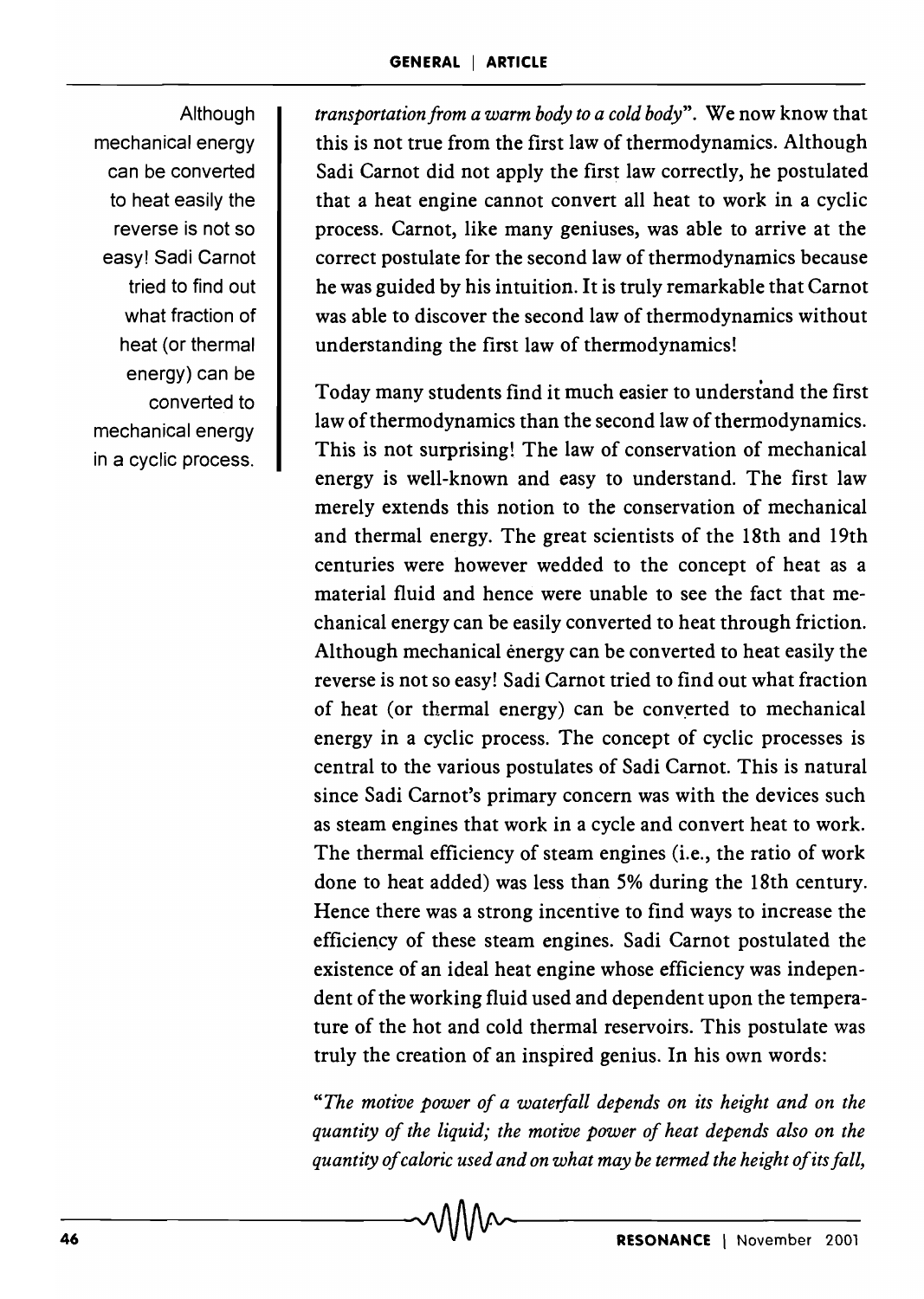*that* is *to say, the difference of temperature of bodies between which the exchange of caloric* is *made. In the waterfall the motive power* is *exactly proportional to the difference in level between the high and low reservoirs. In the fall of the caloric the motive power undoubtedly increases with difference in temperature between the warm and cold bodies".* 

The basic postulates proposed by Sadi Carnot form the basis of the derivation of the second law of thermodynamics in all modern books on engineering thermodynamics. The monograph published by Sadi Carnot in 1824 was not really understood and appreciated during his lifetime. This was partly on account of the fact that his ideas were well ahead of his time and also because the caloric theory that he had adopted was attacked by many scientists. Emil Clapeyron recognized the importance of Carnot's monograph and extended his ideas further by displaying the ideal heat engine in thermodynamic diagrams. Kelvin completed this task by showing that an ideal heat engine can be used to define an absolute temperature scale. Rudolf Clausius, who was professor of physics at Berlin, developed the second law of thermodynamics without appealing to the caloric theory of heat. He defined an important property called entropy that emerges directly from the basic postulates of Sadi Carnot.

After the publication of his monograph in 1824, Sadi Carnot examined the caloric theory further and began to entertain doubts about the caloric theory. He died on 24th August, 1832 in Paris in a cholera epidemic. Many of his unpublished papers were buried with him. Hence we will never know whether Sadi Carnot had reformulated the second law without using the concepts from caloric theory. On account of the premature death of Sadi Carnot, the correct formulation of the first and second law of thermodynamics was not achieved till 1865. In 1865, Clausius stated the first and second laws of thermodynamics in an elegant way.

- 1. The energy of the universe remains a constant.
- 2. The entropy of the universe tends to a maximum.

Rudolf Clausius developed the second law of thermodynamics without appealing to the caloric theory of heat. He defined an important property called entropy that emerges directly from the basic postulates of Sadi Carnot.